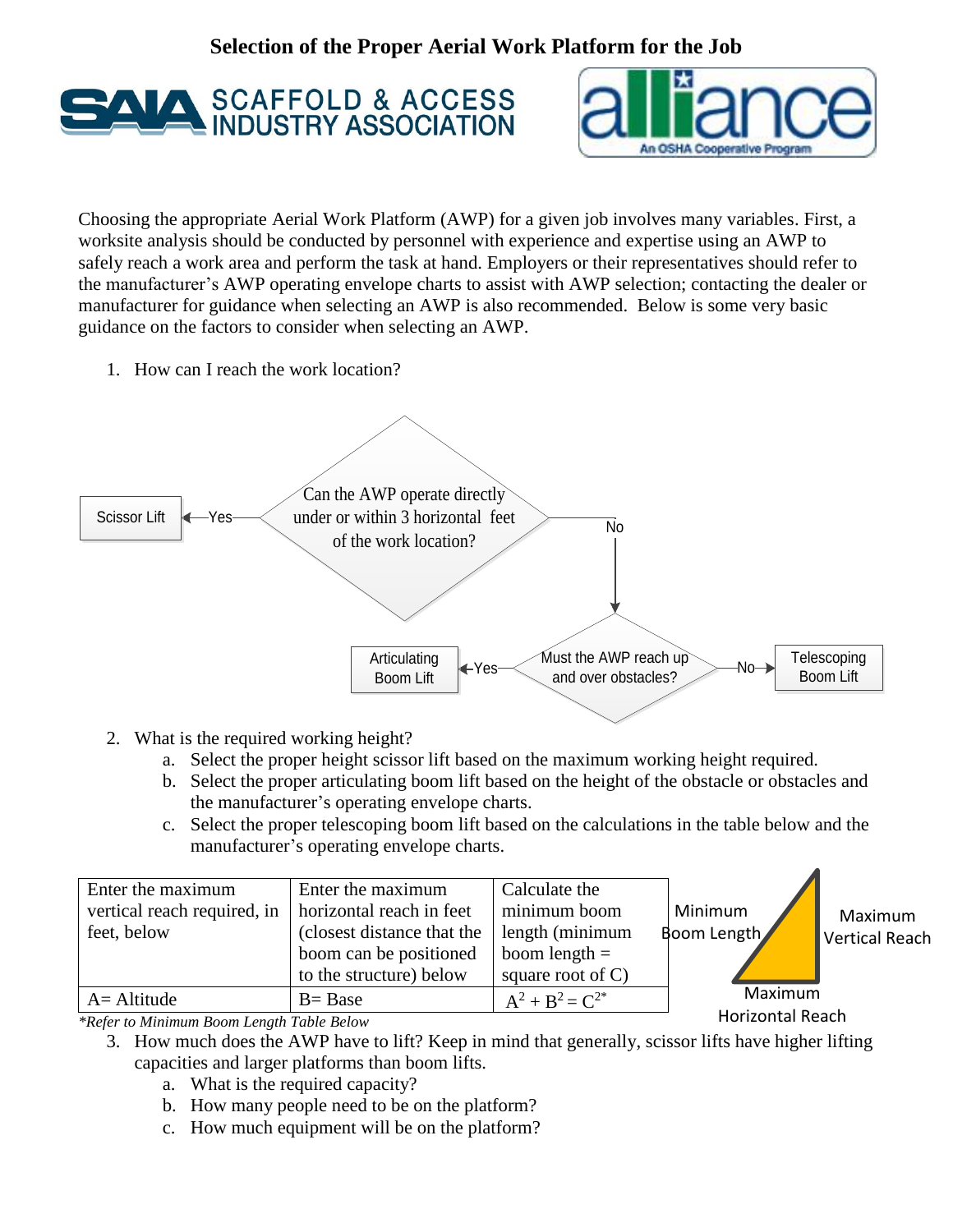## **Selection of the Proper Aerial Work Platform for the Job**

What kind of environment will the AWP be operated in? The following questions help determine if the AWP should be internal combustion engine or electric powered and what kind of terrain capability it must have.

- d. Is the work being performed inside or outside?
- e. Is the surface finished, graded, or rough?
- f. If the surface is finished, does it require special consideration, i.e. non-marking tires?

There are many other factors to consider when selecting an AWP including weight limits on surfaces, site hazards, the need to move AWP on elevators, access to worksites, special considerations for environment, and accessories to complete job tasks, just to name a few. It is always important to refer to the manufacturer specifications and guidance when selecting an AWP.

For additional assistance, visit www.SAIA.org to access a free copy of guidance material entitled: *Statement of Best Practices for Workplace Risk Assessment and Aerial Work Platform Equipment Selection.*

| А       | в               | Boom  | c      | А       | в    | Boom        | C                |
|---------|-----------------|-------|--------|---------|------|-------------|------------------|
| Altitud | Bas             | Size  | Actual | Altitud | Base | Size        | Actual           |
| 30      | 10              | 45/46 | 32     | 80      | 30   | 85/86       | 85               |
| 30      | $\overline{20}$ | 45/46 | 36     | 80      | 40   | 120         | 89               |
| 30      | 30              | 45/46 | 42     | 80      | 50   | 120         | 94               |
| 30      | 40              | 60    | 50     | 80      | 60   | 120         | 100              |
| 30      | 50              | 60    | 58     | 80      | 70   | 120         | 106              |
| 40      | 10              | 45/46 | 41     | 90      | 10   | 120         | 91               |
| 40      | $\overline{20}$ | 45/46 | 45     | 120     | 10   | 120         | 120              |
| 40      | 30              | 60    | 50     | 120     | 20   | 135         | 122              |
| 40      | 40              | 60    | 57     | 120     | 30   | 135         | 124              |
| 40      | 50              | 65/66 | 64     | 120     | 40   | 135         | 126              |
| 50      | 10              | 60    | 51     | 120     | 50   | 135         | 130              |
| 50      | 20              | 60    | 54     | 120     | 60   | 135         | 134              |
| 50      | 30              | 60    | 58     | 120     | 70   | 150         | 139              |
| 50      | 40              | 65/66 | 64     | 130     | 10   | 135         | 130              |
| 50      | 50              | 80    | 71     | 130     | 20   | 135         | 132              |
| 60      | 10              | 65/66 | 61     | 130     | 30   | 135         | $\overline{133}$ |
| 60      | 20              | 65/66 | 63     | 130     | 40   | 150         | 136              |
| 60      | 30              | 80    | 67     | 130     | 50   | 150         | 139              |
| 60      | 40              | 80    | 72     | 130     | 60   | 150         | 143              |
| 60      | 50              | 80    | 78     | 130     | 70   | 150         | 148              |
| 70      | 10              | 80    | 71     | 130     | 80   | 160/180/185 | 153              |
| 70      | 20              | 80    | 73     | 140     | 10   | 150         | 140              |
| 70      | 30              | 80    | 76     | 140     | 60   | 160/180/185 | 152              |
| 70      | 40              | 85/86 | 81     | 150     | 60   | 180/185     | 162              |
| 70      | 50              | 86    | 86     | 160     | 20   | 180/185     | 161              |
| 70      | 60              | 120   | 92     | 160     | 70   | 180/185     | 175              |
| 80      | 10              | 85/86 | 81     | 170     | 50   | 180/185     | 177              |
| 80      | 20              | 85/86 | 82     | 170     | 60   | 180/185     | 180              |

## Minimum Boom Length Table

*Please Note: recommended minimum boom length for straight boom calculation. Always refer to the working envelope of the boom you intend to use for actual range and capacity within that range.*

Under the Occupational Safety and Health Act[, employers are responsible](http://www.osha.gov/as/opa/worker/employer-responsibility.html) for providing a safe and healthy workplace and [workers have rights.](http://www.osha.gov/workers.html) OSHA can help answer questions or concerns from employers and workers. OSHA'[s On-site](https://www.osha.gov/dcsp/smallbusiness/consult.html)  [Consultation Program](https://www.osha.gov/dcsp/smallbusiness/consult.html) offers free and confidential advice to small and medium-sized businesses, with priority given to highhazard worksites. For more information, contact your [regional or area OSHA office,](http://www.osha.gov/html/RAmap.html) call 1-800-321-OSHA (6742), or visit [www.osha.gov](http://www.osha.gov/) .